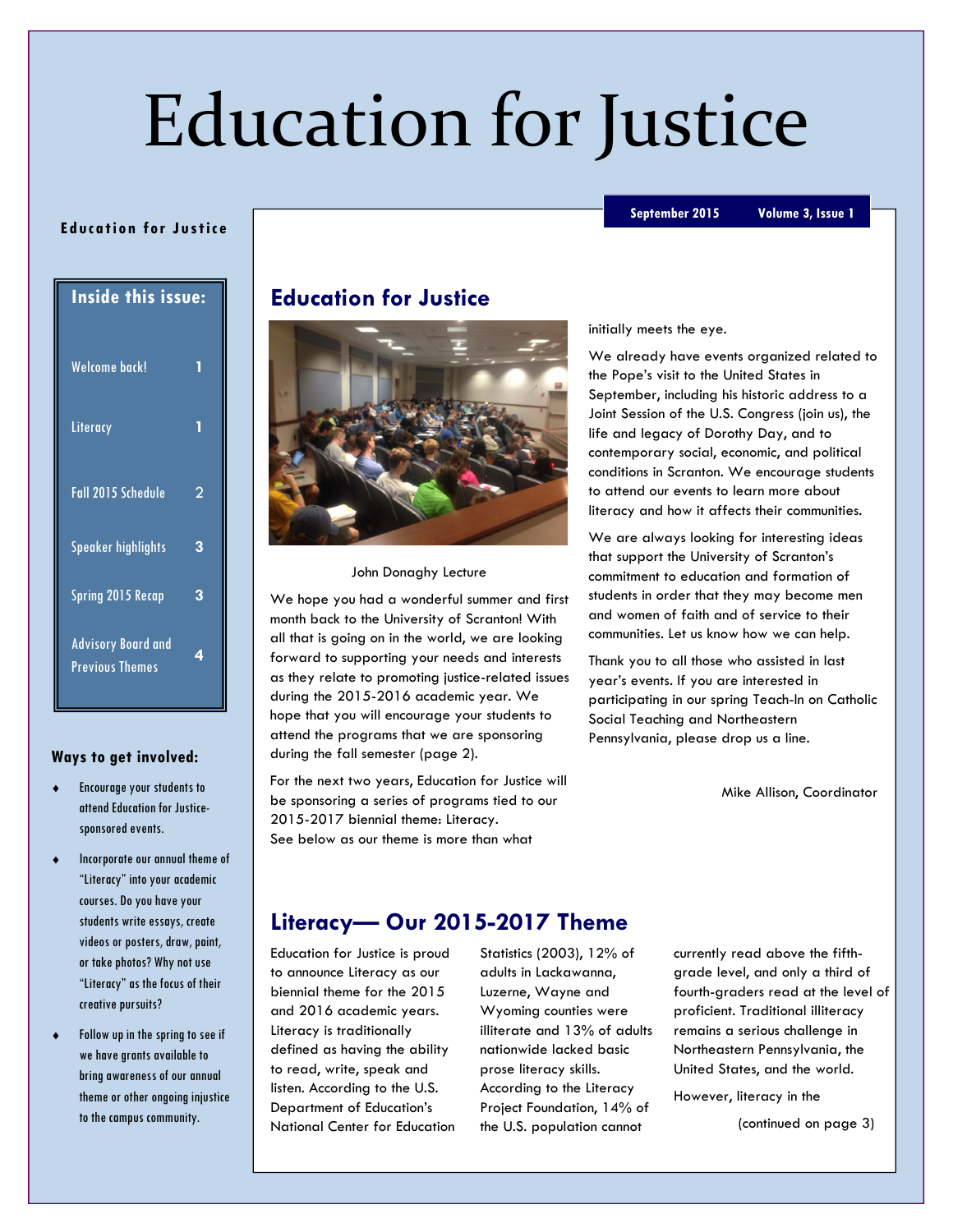## Fall 2015

September 22nd: Co-sponsor of Entertaining Angels: The Dorothy Day Story, Brennan 228, 7pm.

September 24th : Join us to watch and discuss Pope Francis' address to a Joint Session of the U.S. Congress. Our event starts at 9:45am. The Pope's address begins at 10:00am in LSC 133.

September 24th: Co-sponsor of State of Scranton Series talk by Msgr. Joseph Kelly of Catholic Social Services on Homelessness., TDC 407A, 11:30am.

September 30th: Co-sponsor of public lecture Encounters with Dorothy

Day Robert Ellsberg, former Editor The Catholic Worker, as well as the Diaries and Letters of Ms. Day, Brennan 228, 7pm.

October 13th: Co-sponsor of Dorothy Day: Don't Call me a Saint film, Brennan 228, 7pm.

October 22nd: Co-sponsor of public Lecture by Martha Hennessey, author of Memories of My Grandmother, Prophet and Catholic Peace Activist, Brennan 228., 7pm.

November 16th: Co-sponsor of State of Scranton Series—LHVA: From Scranton's Iron Furnaces to Lackawanna River's Trail System. Michelle Dempsey, DX Dempsey and Natalie Gelb, LHVA. Brennan 509,

11:30am—1:00pm.

November 6th: Co-sponsor of Poverty Simulation in TDC, 3:30 – 5:30pm.

November 8th: Co-sponsor of symposium on "Shared Bread for the Journey: Living Dorothy Day's Legacy of Justice," the date of Ms. Day's 118th birthday.

November 17th : Co-sponsor of Girl Rising (a film about global girls education) in LSC133, 8pm.

December 2nd: Event to commemorate the 35th anniversary of the four US Churchwomen murdered in El Salvador.



University of Scranton alumnus Dr. John Donaghy '70, Ph.D., shared his insights with over 150 students, staff, and faculty. In his talk on "Accompanying the Poor in Honduras" Dr. Donaghy reflected upon what he has learned while serving as a lay missionary in Honduras for the last decade.

He encouraged us to open our hearts to the people we meet. Do not go to change them but to be changed ourselves.

Dr. Donaghy also met with undergraduate students in Sr. Mary Anne Foley's 20<sup>th</sup> Century Peacemakers class and Dr. Mike Allison's Human Rights in Latin America class.

#### The CIA Torture Report

On March 25th, Reverend Ron Stief of the National Religious Campaign Against Torture (NRCAT) gave an inspirational talk to students, staff, and faculty on the coordinated efforts of this interfaith organization of more than 325 religious organizations committed to ending U.S.-sponsored torture.

Rev. Ron Stief is an ordained minister in the United Church of Christ and the executive director of NRCAT.

Students from Dr. Mike Allison's Human Rights in Latin America and September 11, 2001 and Beyond classes as well as the University's Catholic Relief Ambassadors' program had the opportunity to engage with Rev. Stief in more intimate settings during the day.

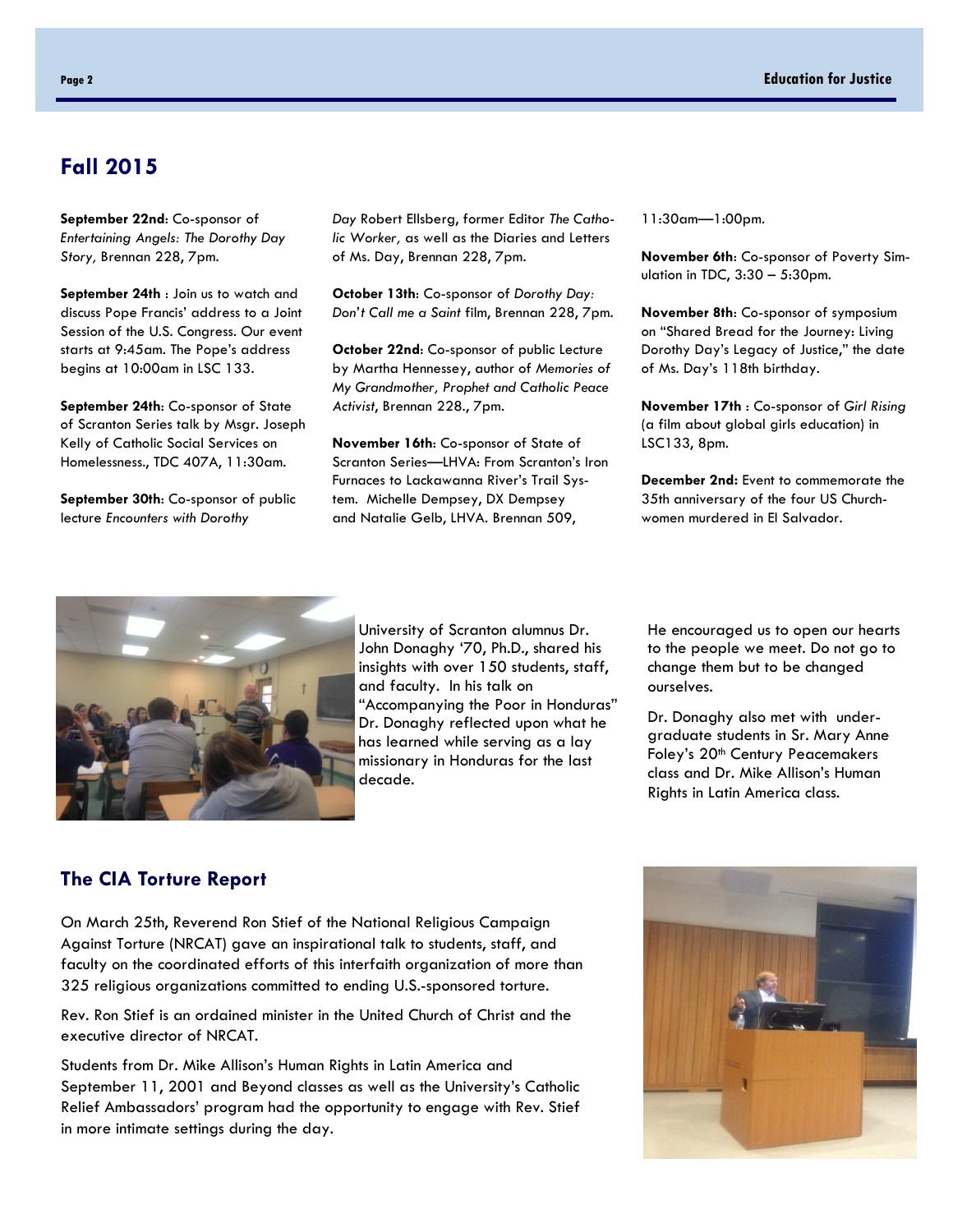#### Teach-In Recap

In April we hosted a day-long teach-in on our 2014-2015 annual theme of "Torture." Faculty from Theology, Philosophy, English & Theatre, Criminal Justice & Sociology, and Psychology shared their disciplinary and interdisciplinary perspectives' on our annual theme. The event was free and open to the public.

- Love, Justice, and Torture by Dr. Cyrus Olsen (Theology and Dr. Matt Meyer (Philosophy)
- Enhanced Interrogations and Terror: Historical, Legal, and Psychological Perspectives by Dr. Jessica Nolan (Psychology) and Dr. Michael Jenkins (Sociology/Criminal Justice)
- Beneath the Blindfold a Film Screening lead by Justine Johnson (Director of the Jane Kopas Women's Center)
- Guantanamo and the War on Terror by Dr. Harry Dammer (Sociology/Criminal Justice)
- Hell House: Scaring the Jesus into You by Dr. Hank Willenbrink (English & Theater)
- What's in a Name? Semantics and Torture in the War on Terror by Dr. Teresa Grettano (English and Theater)



We plan to host another teach-in in spring 2016 related to Catholic Social Teaching and Northeastern Pennsylvania. Please contact us if you are interested in participating. We would love to help you think through your ideas . We might even have some grant money available if it would help.

### Literacy (cont'd from page 1)

21st century goes beyond its traditional definition to include several additional literacies required to contribute to the greater good as engaged and compassionate professionals and citizens. Such literacies require citizens to be able to navigate vast sources of digital information, to understand how the global impacts the local and vice versa, and to take care of one's health and financial situation as well as those of others. Librarian Kathy Schrock's image presents many of the literacies necessary in our 21st century landscape. Others could include sexual literacy, spiritual literacy, and environmental literacy. We invite you to add others to our campus list as we explore literacy in reference to justice over the next two years.

Our goal for our biennial theme of literacy is to question what would be a just basic literacy in each area of literacies in our digital age. We also must question what basic literacy in each area is necessary for justice to prevail. We would like to assist faculty in exploring with students questions such as, "What would basic data literacy look like in a just world? Who should receive it or provide it? How might it be developed through more just means?" or "What basic environmental literacy is necessary in order for us to live justly?" Our hope is that we will explore the questions of justice and literacy from both the individual and global perspectives. It is important we do so not only to the growth and development of our country, but also to the perseverance of citizens around the world.